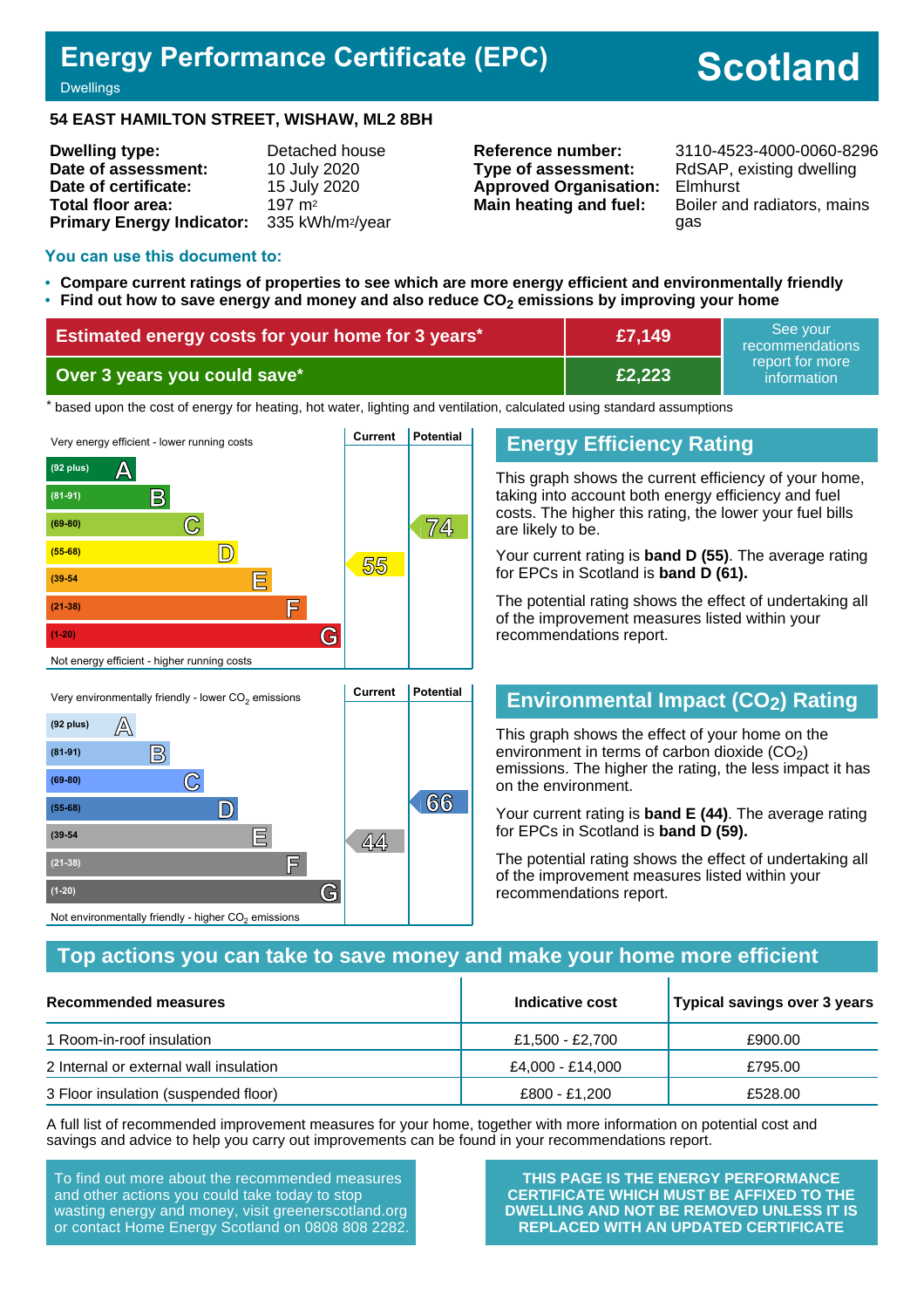## **Summary of the energy performance related features of this home**

This table sets out the results of the survey which lists the current energy-related features of this home. Each element is assessed by the national calculation methodology; 1 star = very poor (least efficient), 2 stars = poor, 3 stars = average, 4 stars = good and 5 stars = very good (most efficient). The assessment does not take into consideration the condition of an element and how well it is working. 'Assumed' means that the insulation could not be inspected and an assumption has been made in the methodology, based on age and type of construction.

| <b>Element</b>        | <b>Description</b>                                           | <b>Energy Efficiency</b> | Environmental |
|-----------------------|--------------------------------------------------------------|--------------------------|---------------|
| Walls                 | Solid brick, as built, no insulation (assumed)               | ★★☆☆☆                    | ★★☆☆☆         |
|                       | Sandstone or limestone, as built, no insulation<br>(assumed) | ★★☆☆☆                    | ★★☆☆☆         |
| Roof                  | Pitched, no insulation (assumed)                             | ★☆☆☆☆                    | ★☆☆☆☆         |
|                       | Roof room(s), ceiling insulated                              | ★★☆☆☆                    | ★★☆☆☆         |
| Floor                 | Suspended, no insulation (assumed)                           |                          |               |
| Windows               | Fully double glazed                                          | ★★★★☆                    | ★★★★☆         |
| Main heating          | Boiler and radiators, mains gas                              | ★★★★☆                    | ★★★★☆         |
| Main heating controls | Programmer, room thermostat and TRVs                         | ★★★★☆                    | ★★★★☆         |
| Secondary heating     | Room heaters, dual fuel (mineral and wood)                   |                          |               |
| Hot water             | From main system                                             | ★★★★☆                    | ★★★★☆         |
| Lighting              | Low energy lighting in all fixed outlets                     | *****                    | *****         |

## **The energy efficiency rating of your home**

Your Energy Efficiency Rating is calculated using the standard UK methodology, RdSAP. This calculates energy used for heating, hot water, lighting and ventilation and then applies fuel costs to that energy use to give an overall rating for your home. The rating is given on a scale of 1 to 100. Other than the cost of fuel for electrical appliances and for cooking, a building with a rating of 100 would cost almost nothing to run.

As we all use our homes in different ways, the energy rating is calculated using standard occupancy assumptions which may be different from the way you use it. The rating also uses national weather information to allow comparison between buildings in different parts of Scotland. However, to make information more relevant to your home, local weather data is used to calculate your energy use,  $CO<sub>2</sub>$  emissions, running costs and the savings possible from making improvements.

#### **The impact of your home on the environment**

One of the biggest contributors to global warming is carbon dioxide. The energy we use for heating, lighting and power in our homes produces over a quarter of the UK's carbon dioxide emissions. Different fuels produce different amounts of carbon dioxide for every kilowatt hour (kWh) of energy used. The Environmental Impact Rating of your home is calculated by applying these 'carbon factors' for the fuels you use to your overall energy use.

The calculated emissions for your home are 61 kg  $CO<sub>2</sub>/m<sup>2</sup>/yr$ .

The average Scottish household produces about 6 tonnes of carbon dioxide every year. Based on this assessment, heating and lighting this home currently produces approximately 12 tonnes of carbon dioxide every year. Adopting recommendations in this report can reduce emissions and protect the environment. If you were to install all of these recommendations this could reduce emissions by 4.9 tonnes per year. You could reduce emissions even more by switching to renewable energy sources.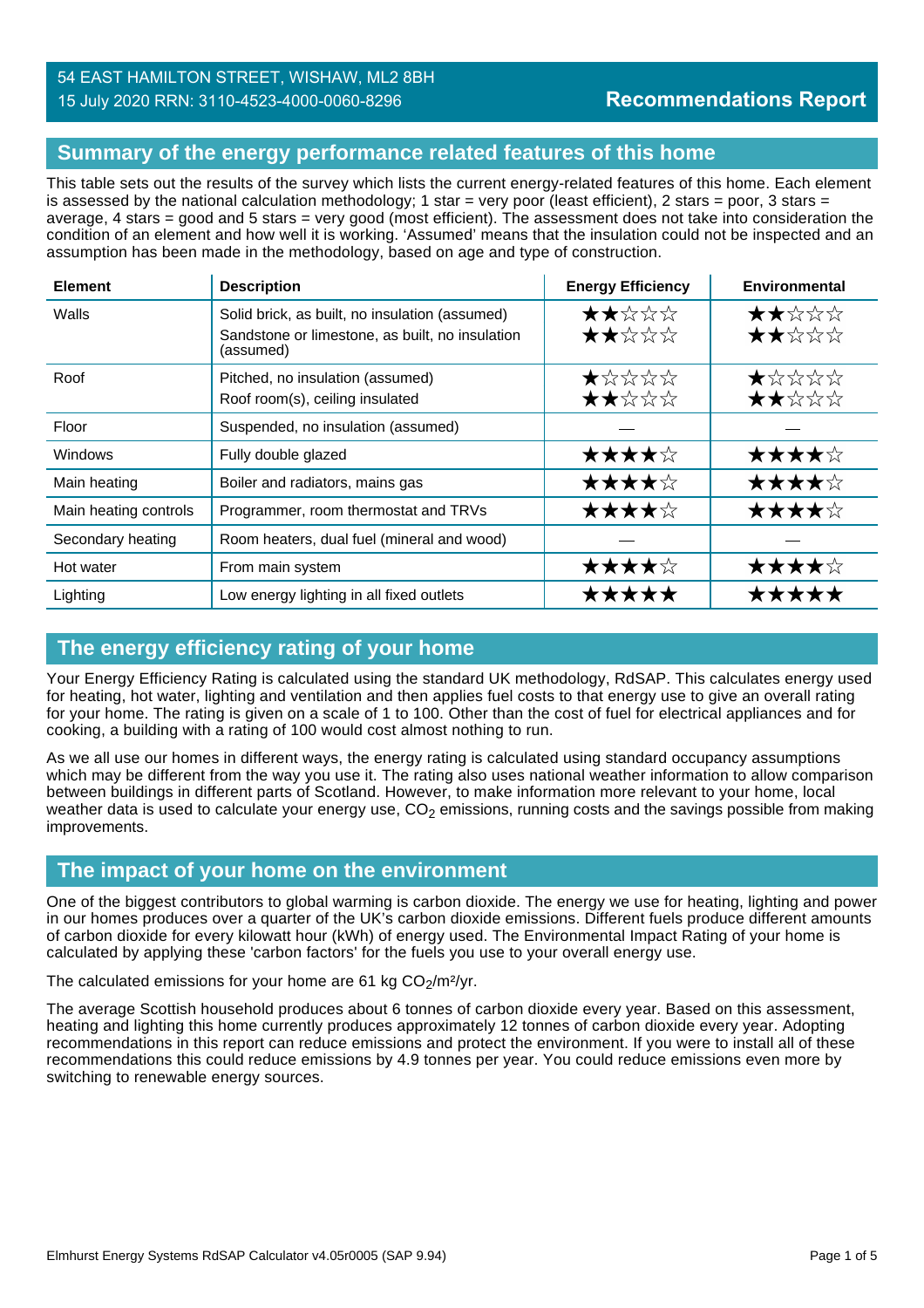## **Estimated energy costs for this home**

| <b>EXIMINIVAL VITULY Y VUOLU TUI TIIN HUILIV</b> |                             |                               |                                 |  |
|--------------------------------------------------|-----------------------------|-------------------------------|---------------------------------|--|
|                                                  | <b>Current energy costs</b> | <b>Potential energy costs</b> | <b>Potential future savings</b> |  |
| <b>Heating</b>                                   | £6,489 over 3 years         | $E4,266$ over 3 years         |                                 |  |
| <b>Hot water</b>                                 | £321 over 3 years           | £321 over 3 years             | <b>You could</b>                |  |
| Lighting                                         | £339 over 3 years           | £339 over 3 years             | save £2,223                     |  |
|                                                  | Totals $E7,149$             | £4,926                        | over 3 years                    |  |

These figures show how much the average household would spend in this property for heating, lighting and hot water. This excludes energy use for running appliances such as TVs, computers and cookers, and the benefits of any electricity generated by this home (for example, from photovoltaic panels). The potential savings in energy costs show the effect of undertaking all of the recommended measures listed below.

## **Recommendations for improvement**

The measures below will improve the energy and environmental performance of this dwelling. The performance ratings after improvements listed below are cumulative; that is, they assume the improvements have been installed in the order that they appear in the table. Further information about the recommended measures and other simple actions to take today to save money is available from the Home Energy Scotland hotline which can be contacted on 0808 808 2282. Before carrying out work, make sure that the appropriate permissions are obtained, where necessary. This may include permission from a landlord (if you are a tenant) or the need to get a Building Warrant for certain types of work.

| <b>Recommended measures</b> |                                      |                        | <b>Typical saving</b> | <b>Rating after improvement</b> |                    |
|-----------------------------|--------------------------------------|------------------------|-----------------------|---------------------------------|--------------------|
|                             |                                      | <b>Indicative cost</b> | per year              | <b>Energy</b>                   | <b>Environment</b> |
|                             | Room-in-roof insulation              | £1,500 - £2,700        | £300                  | <b>D60</b>                      | E 51               |
| $\mathcal{P}$               | Internal or external wall insulation | £4,000 - £14,000       | £265                  | <b>D65</b>                      | D 57               |
| 3                           | Floor insulation (suspended floor)   | £800 - £1,200          | £176                  | C 69                            | D 61               |
| 4                           | Solar photovoltaic panels, 2.5 kWp   | £3,500 - £5,500        | £302                  | C 74                            | D 66               |

## **Choosing the right improvement package**

For free and impartial advice on choosing suitable measures for your property, contact the Home Energy Scotland hotline on 0808 808 2282 or go to www.greenerscotland.org.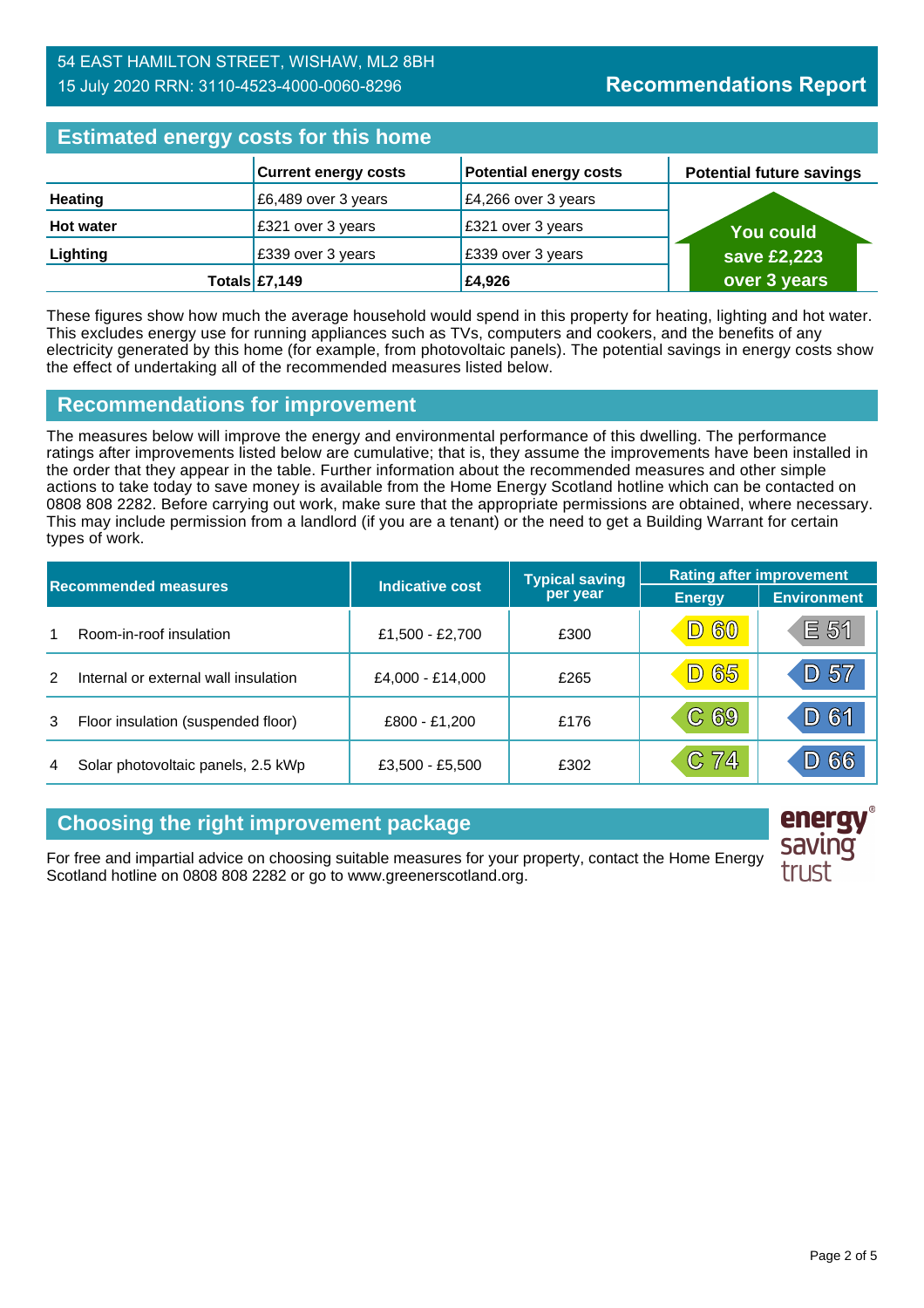## **About the recommended measures to improve your home's performance rating**

This section offers additional information and advice on the recommended improvement measures for your home

#### **1 Room-in-roof insulation**

Insulating roof rooms will significantly reduce heat loss; this will improve levels of comfort, reduce energy use and lower fuel bills. If it has a flat ceiling insulation can usually be added above the ceiling, and sloping ceilings and walls of roof rooms can be insulated using an internal lining board. Roof voids must have adequate ventilation to prevent dampness; seek advice about this if unsure. Further information about roof room insulation and details of local contractors can be obtained from the National Insulation Association (www.nationalinsulationassociation.org.uk). Building regulations generally apply to this work so it is best to check this with your local authority building standards department.

#### **2 Internal or external wall insulation**

Internal or external wall insulation involves adding a layer of insulation to either the inside or the outside surface of the external walls, which reduces heat loss and lowers fuel bills. As it is more expensive than cavity wall insulation it is only recommended for walls without a cavity, or where for technical reasons a cavity cannot be filled. Internal insulation, known as dry-lining, is where a layer of insulation is fixed to the inside surface of external walls; this type of insulation is best applied when rooms require redecorating. External solid wall insulation is the application of an insulant and a weather-protective finish to the outside of the wall. This may improve the look of the home, particularly where existing brickwork or rendering is poor, and will provide longlasting weather protection. Further information can be obtained from the National Insulation Association (www.nationalinsulationassociation.org.uk). It should be noted that a building warrant is required for the installation of external wall insulation. Planning permission may also be required and that building regulations apply to external insulation so it is best to check with your local authority on both issues.

#### **3 Floor insulation (suspended floor)**

Insulation of a floor will significantly reduce heat loss; this will improve levels of comfort, reduce energy use and lower fuel bills. Suspended floors can often be insulated from below but must have adequate ventilation to prevent dampness; seek advice about this if unsure. Further information about floor insulation is available from many sources including www.energysavingtrust.org.uk/scotland/Insulation/Floor-insulation. Building regulations generally apply to this work so it is best to check with your local authority building standards department.

#### **4 Solar photovoltaic (PV) panels**

A solar PV system is one which converts light directly into electricity via panels placed on the roof with no waste and no emissions. This electricity is used throughout the home in the same way as the electricity purchased from an energy supplier. Planning permission might be required, building regulations generally apply to this work and a building warrant may be required, so it is best to check with your local authority. The assessment does not include the effect of any Feed-in Tariff which could appreciably increase the savings that are shown on this EPC for solar photovoltaic panels, provided that both the product and the installer are certified by the Microgeneration Certification Scheme (or equivalent). Details of local MCS installers are available at www.microgenerationcertification.org.

#### **Low and zero carbon energy sources**

Low and zero carbon (LZC) energy sources are sources of energy that release either very little or no carbon dioxide into the atmosphere when they are used. Installing these sources may help reduce energy bills as well as cutting carbon.

**LZC energy sources present:** There are none provided for this home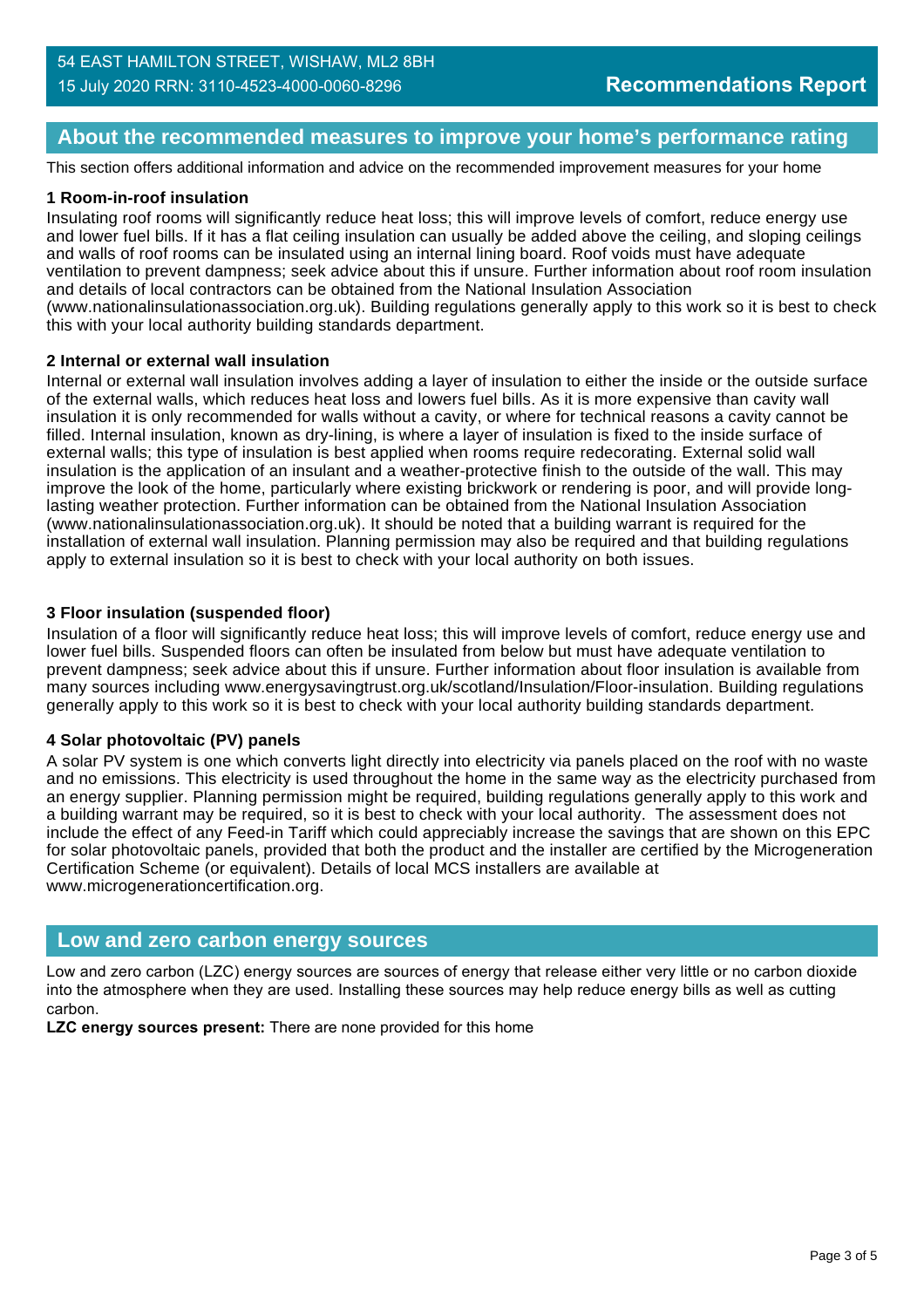## **Your home's heat demand**

You could receive Renewable Heat Incentive (RHI) payments and help reduce carbon emissions by replacing your existing heating system with one that generates renewable heat and, where appropriate, having your loft insulated and cavity walls filled. The estimated energy required for space and water heating will form the basis of the payments. For more information go to www.energysavingtrust.org.uk/scotland/rhi.

| <b>Heat demand</b>           | <b>Existing dwelling</b> | Impact of Joft<br>insulation | Impact of cavity<br>wall insulation | Impact of solid wall<br>insulation |
|------------------------------|--------------------------|------------------------------|-------------------------------------|------------------------------------|
| Space heating (kWh per year) | 43.398                   | (6.344)                      | N/A                                 | (5.642)                            |
| Water heating (kWh per year) | 2.345                    |                              |                                     |                                    |

#### **Addendum**

This dwelling has stone walls and so requires further investigation to establish whether these walls are of cavity construction and to determine which type of wall insulation is best suited.

#### **About this document**

This Recommendations Report and the accompanying Energy Performance Certificate are valid for a maximum of ten years. These documents cease to be valid where superseded by a more recent assessment of the same building carried out by a member of an Approved Organisation.

The Energy Performance Certificate and this Recommendations Report for this building were produced following an energy assessment undertaken by an assessor accredited by Elmhurst (www.elmhurstenergy.co.uk), an Approved Organisation Appointed by Scottish Ministers. The certificate has been produced under the Energy Performance of Buildings (Scotland) Regulations 2008 from data lodged to the Scottish EPC register. You can verify the validity of this document by visiting www.scottishepcregister.org.uk and entering the report reference number (RRN) printed at the top of this page.

| Assessor's name:<br>Assessor membership number: | Mr. Gordon Turner<br>EES/008495                    |
|-------------------------------------------------|----------------------------------------------------|
| Company name/trading name:                      | WBCS Scot Ltd T/AWhyte&Barrie First Surveyors Scot |
| Address:                                        | Suites 7-8 Waverley House                          |
|                                                 | <b>Caird Park</b>                                  |
|                                                 | Lanarkshire                                        |
|                                                 | Hamilton                                           |
|                                                 | ML3 0QA                                            |
| Phone number:                                   | 01698891400                                        |
| Email address:                                  | andrew.macfarlane@wbcs.co.uk                       |
| Related party disclosure:                       | No related party                                   |

If you have any concerns regarding the content of this report or the service provided by your assessor you should in the first instance raise these matters with your assessor and with the Approved Organisation to which they belong. All Approved Organisations are required to publish their complaints and disciplinary procedures and details can be found online at the web address given above.

#### **Use of this energy performance information**

Once lodged by your EPC assessor, this Energy Performance Certificate and Recommendations Report are available to view online at www.scottishepcregister.org.uk, with the facility to search for any single record by entering the property address. This gives everyone access to any current, valid EPC except where a property has a Green Deal Plan, in which case the report reference number (RRN) must first be provided. The energy performance data in these documents, together with other building information gathered during the assessment is held on the Scottish EPC Register and is available to authorised recipients, including organisations delivering energy efficiency and carbon reduction initiatives on behalf of the Scottish and UK governments. A range of data from all assessments undertaken in Scotland is also published periodically by the Scottish Government. Further information on these matters and on Energy Performance Certificates in general, can be found at www.gov.scot/epc.